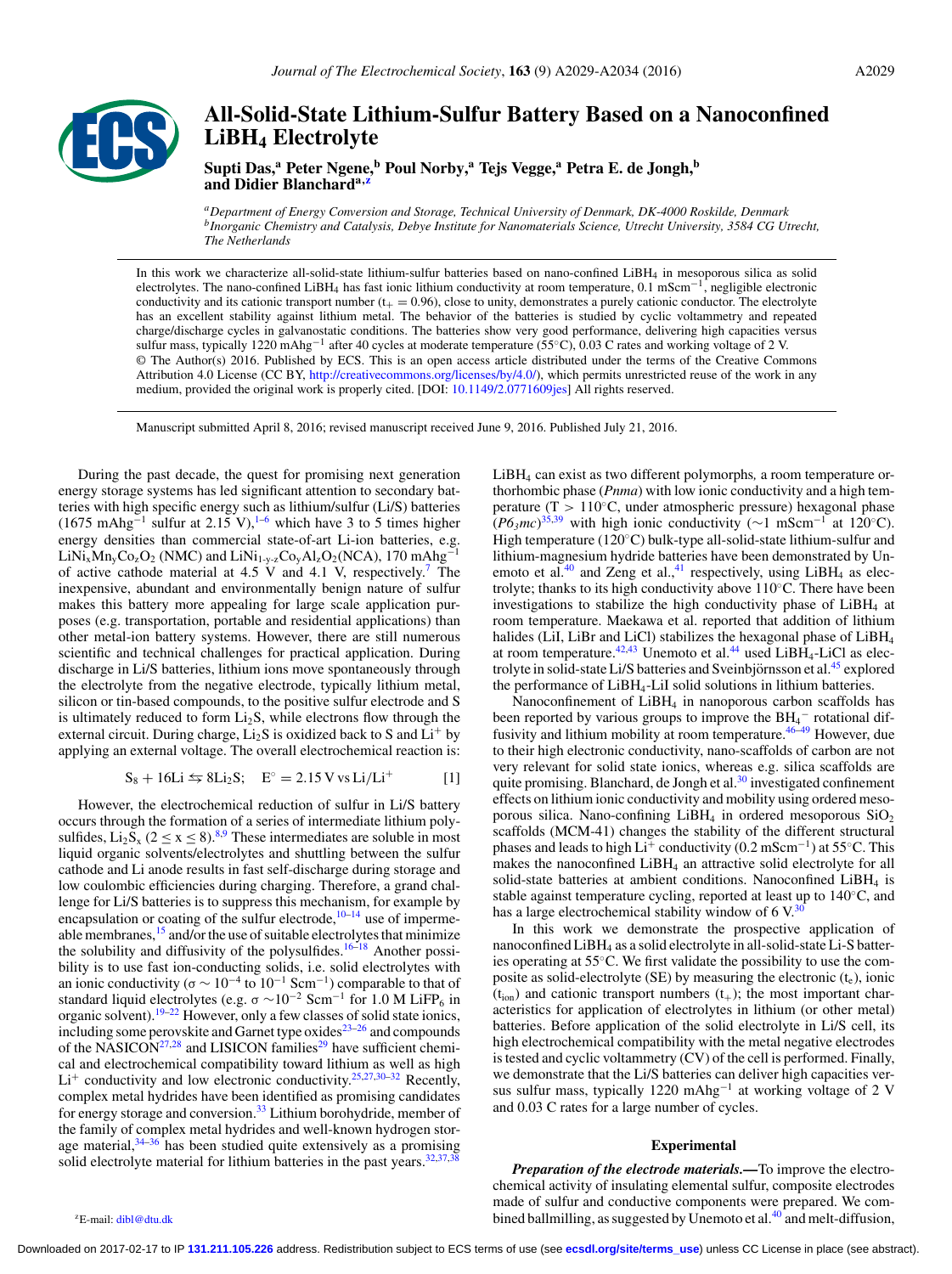as suggested by Ji et al.,  $50$  to optimize the dispersion of the sulfur on the carbon matrix. Conductive carbon additives were prepared by adding Ketjen Black EC-600JD (surface area 1400 m<sup>2</sup>g<sup>-1</sup>, pore volume 4.80-5.10  $m^3g^{-1}$ , Shanghai Tengmin Industry Co., Ltd.) and activated carbon Maxsorb MCS-30 (surface area 3000 m<sup>2</sup>g<sup>-1</sup>, 1.7 cm<sup>3</sup>g<sup>-1</sup>, Maxsorb, Japan) in a weight ratio 1:1. The carbon blends were mixed with elemental sulfur (Sigma Aldrich, 99.9%) through ball milling (45:55, S:C weight ratio) for 30 min at 400 rpm, BPR (ball to powder ratio)  $\approx 125:1$  with a Fritsch Pulverisette P7. The obtained C/S mixture were afterwards heated at 155◦C for 6 hours in sealed vessels under Ar atmosphere at a very slow rate (heating/cooling at  $0.2°$ C/min) in order to diffuse the molten sulfur into the porous carbon. After cooling to room temperature, electrodes were made from the C/S composites by preparing slurries with N-methylpyrrolidinone along with 10–15% polyvinylidene fluoride (PVDF) stirred overnight. The slurries were casted onto the surface of Al current collectors and dried, between 50–60◦C for 24 hours. After drying, electrodes were cut into disks with diameter of 10 mm. The final sulfur content in the C/S composites was determined by thermal gravimetric analysis (cf. supplementary information – Figure S1). X-ray diffraction patterns of pristine carbons (Maxsorb and KJ), elemental sulfur and composite carbon–sulfur powders are shown as supplementary information (Figure S2). The diffraction patterns were collected using a Rigaku Advance X-ray Diffractometer ( $2\theta = 20-80°$ ) working with Cu-K $\alpha$ radiation ( $\lambda = 0.15418$  nm). Scanning electron microscopy (SEM) images of the powder, pristine casted electrode and electrode after first discharge-charge cycle are shown in Figure S3 of the supplementary information.

Lithium foil (Sigma Aldrich, 99.9%, thickness 40 μm) was used as negative electrode for all the electrochemical measurements.

*Preparation of the electrolyte.—*The solid-electrolyte ("SE"), i.e. nano-confined LiBH4, was prepared via infiltration of molten LiBH4 into mesoporous silica (MCM-41) as described in Ref. [51.](#page-5-36) MCM-41 scaffolds were synthesized according to the procedure described by Cheng et al.<sup>52</sup> SiO<sub>2</sub> (Aerosil 380), CTAB (cetyl(hexadecane)ammonium bromide), TMAOH (tetramethylammonium hydroxide) and  $H_2O$  were mixed in a ratio of 1:0.25:0.20:40 g. The mixture was stirred at 40◦C for 1 hour and kept at this temperature for 20 hours, after which it was transferred to a Teflon-lined steel autoclave and hydrothermally treated at 150◦C for 48 hours. The product was filtered, washed and dried at 60◦C for 12 hours and at 120◦C for 9 hours and then calcined at 550◦C for 8 hours. Prior to melt infiltration, the synthesized MCM-41 (pore volume,  $1.08 \text{ cm}^3/\text{g}$ , surface area = 947 m<sup>2</sup>/g and pore diameter of 4.4 nm) was dried at 300◦C for 5 hours under a 25 ml/min Ar flow, and subsequently transferred into an argon filled glove box without exposure to air. The dried MCM-41 and LiBH4 (Aldrich, 98%) were mixed in a weight ratio of 1: 1.15 which corresponds to a  $160\%$  filling of the  $SiO<sub>2</sub>$  total pore volume. The mixture was placed inside a graphite sample holder and inserted into a stainless steel autoclave. An initial pressure of 50 bar of  $H_2$  was applied and the mixture was heated at 3◦C min−<sup>1</sup> to 295◦C and kept at this temperature for 25 min. at a final pressure of about 90 bar H2. Afterwards, the sample was cooled and transferred to an Ar-filled glove box.

*Assembly of the cells and electrochemical measurements.—*The all-solid-state Li/S batteries were fabricated using in-house developed test cells in which the battery components were placed in a PolyEtherEtherKetone (PEEK) cylinder and pressed in between two stainless steel pistons serving as electrical contacts. In all cases, the SE was inserted in the cell as a powder and pressed against lithium metal, stainless-steel or C/S composite electrodes under 49 kPa. Typically 50 to 70 mg of sample was used, resulting in thicknesses of 0.5 to 1 mm (cell diameter  $\approx$  10 mm). With these masses of SE, the risk of a short circuit after pressing the cell is reduced and the SE layer is thin enough to avoid excessive resistance. Symmetric cells were assembled in two different configurations, e.g. blocking and non-blocking to cation  $(L<sup>+</sup>)$ , in order to determine the ionic  $(t<sub>ion</sub>)$ 

and cationic transport numbers  $(t_{+})$  of the solid electrolyte, respectively. Hence, the electrolyte was sandwiched between two stainless steel electrodes (10 mm diameter) or Li electrodes for the blocking and non-blocking configuration, respectively. Galvanostatic plattingstripping cycles were examined using symmetric, non-blocking (i.e. lithium on both side) electrodes configuration. Cyclic voltammetry (CV) scans were performed in the voltage range of 1–3.5 V at a rate of 0.1 mVs−1. Galvanostatic discharges-charges have been performed in full Li/S cells at current densities up to 25  $\mu$ A/cm<sup>2</sup>. The cutoff voltages for the cycle tests were set to 1 and 3.5 V for discharge and charge, respectively. All electrochemical tests have been performed using a Bio-Logic VMP3 potentiostat at 55◦C (328 K). At 55◦C the conductivity of the electrolyte is two times higher than at room temperature,  $0.2 \text{ mScm}^{-1}$  vs.  $0.1 \text{ mScm}^{-1}$ , therefore this temperature was chosen to limit the ohmic drop in the solid-electrolyte and ensure complete redox reaction of the sulfur during the battery cycling.

## **Results and Discussion**

*Transport/transference number measurements.—*The transference number corresponding to the ionic  $(t_{ion})$  transport has been determined for the nano-confined  $LiBH<sub>4</sub>$  using the DC voltage polarization technique.<sup>53</sup> A voltage of 0.5 V was applied across the SE, using stainless steel blocking electrodes on both sides, and the resulting current was monitored as a function of time (Figure [1\)](#page-1-0). The mean value of the measured current during one hour is  $5.10^{-4}$   $\mu$ A/cm<sup>-2</sup> and results from the instrumental noise. The ionic transport number  $(t_{ion})$  was evaluated using the equation,  $t_{ion} = (i_{ion})/i_T$ , where  $i_T$ , the initial current consists of the sum of the ionic  $(i_{\text{ion}})$  and electronic  $(i_e)$  currents giving  $i_{\text{ion}} =$  $i<sub>T</sub>$ -*ie*, and  $i<sub>e</sub>$  is the final electronic current. The calculated value in this case is found to be  $t_{ion} \cong 1$ , indicating that the current through the electrolyte is ionic, as there is no remaining current after the initial charging of the system.

The lithium transport number  $(t_{+})$  was estimated by following the procedure of Bruce, Evans and Vincent.<sup>54–[56](#page-5-40)</sup> The solid electrolyte is sandwiched between two cation reversible electrodes (in this case Li metal) and is polarized by the application of a small constant potential difference between the electrodes ( $\Delta V = 10$  mV). Under the electric field, positive and negative ions can migrate to the oppositely polarized electrode. For  $LiBH<sub>4</sub>$ , it should be the  $Li<sup>+</sup>$  cations but also possibly the BH<sub>4</sub><sup>-</sup> anions while for silica, the surface silanol groups  $(OH^{-})^{57}$  $(OH^{-})^{57}$  $(OH^{-})^{57}$ for example could also migrate. The anion concentration is depleted at the negatively polarized electrode and anions accumulate near the positively polarized electrode. Since the number of charge carriers

<span id="page-1-0"></span>

Figure 1. The current as a function of time for nano-confined LiBH<sub>4</sub> in MCM-41 mesoporous silica solid electrolyte in between two blocking electrodes. The current decreases rapidly to zero, the plot shows the non-filtrated instrumental noise (gray line) and the mean value (black line).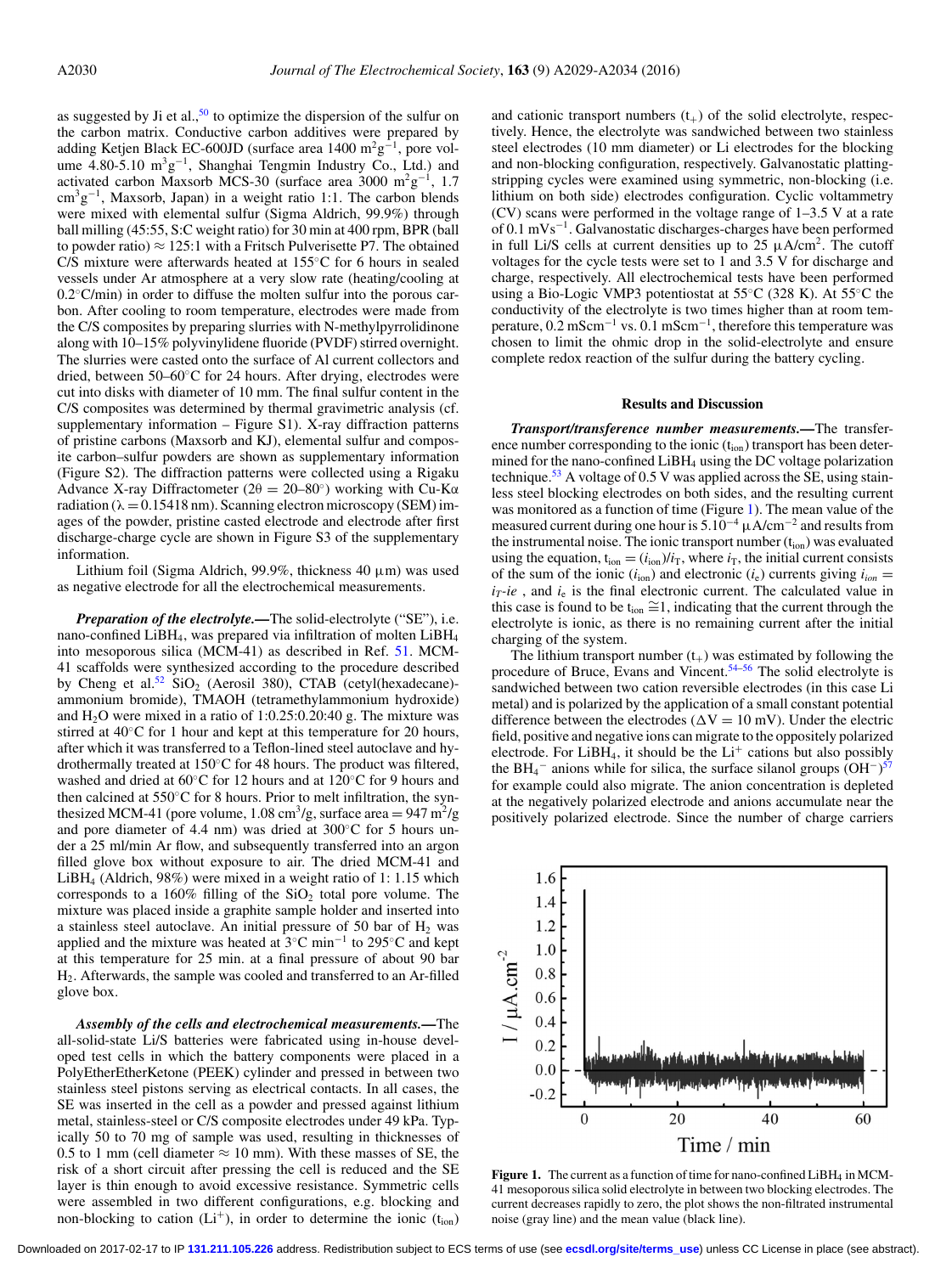

<span id="page-2-0"></span>

Figure 2. (A) Variation of current with time during polarization and (B) Electrochemical Impedance Spectroscopy of the cell before and after polarization of nano-confined LiBH4 in MCM-41 mesoporous silica.

(anions and cations) remains constant, electro-neutrality within the electrolyte must be maintained and a concentration gradient is established. As a consequence, the value of the initial current  $(I^0)$  decreases with time until a steady-state current (I<sup>s</sup>), due to the sole migration of cations, is eventually observed (see Figure [2A\)](#page-2-0). In ideal cases, a direct measure of  $I^s$  and  $I^0$  is sufficient to calculate transport numbers (i.e.  $t^+ = I^s/I^0$ , but in practical cells with active electrodes, the influence of the electrode processes have to be taken into account and, more specifically, the possible changes of resistivity at the electrolyte-electrode interface with polarization. Therefore, Electrochemical Impedance Spectroscopy (EIS) measurements were performed to evaluate the resistivity of the cell prior to  $(R^0)$  and after  $(R^s)$  the polarization procedure, in order to correct for changes in the electrode-electrolyte interface (Figure  $2B$ ). For the nano-confined LiBH<sub>4</sub> in MCM-41, the transport number of lithium cation  $(t^+)$  has been evaluated to be 0.96 using Equation [2](#page-2-1) and the measured values of  $I^s$ ,  $I^0$  and  $R^s$ ,  $R^0$ (Figure [2\)](#page-2-0).

<span id="page-2-1"></span>
$$
t^{+} = \frac{I^{s}}{I^{0}} \cdot \frac{\Delta V - I^{0}R^{0}}{\Delta V - I^{s}R^{s}}
$$
 [2]

Transport numbers of other nano-confined LiBH4 electrolytes (with different types of mesoporous scaffolds, different geometry and size of the pores and amount of LiBH4 confined in the pores) determined by the same methods are tabulated in the supporting information (table S1). The obtained values for  $t^+$ , ranging from 0.9 to 0.96, prove that the charge transport in these systems is due to the migration of Li+.

*Symmetrical cell cycling performance.—*The stability of the electrolyte in contact with lithium metal was investigated by galvanostatic plating-stripping cycles using symmetric Li electrode cells. The measurements were performed by applying a constant current density of 300  $\mu$ A/cm<sup>2</sup>, resulting in voltage of about 0.2 V and inversing its polarity every 15 minutes. The regular voltage-time profile is shown in (Figure [3\)](#page-2-2). A small increase in the voltage (10 mV) is recorded in the course of the measurement, corresponding to an increase of the cell resistivity by 4.5% starting from an initial value of 227  $\Omega$ . It is possibly due to partial loss of electrical contact at the electrode/electrolyte interface, because of the solid nature of the electrolyte. Nevertheless, the increase in the cell resistivity is small and this measurement shows the good stability of the electrolyte in contact with lithium metal over many cycles.

*Cyclic voltammetry.—*Cyclic voltammograms have been recorded on the all-solid-sate Li/S batteries in the voltage range of 1–3.5 V at scan rates of 0.1 mVs<sup>-1</sup>. In general, the reduction of sulfur in Li/S batteries occurs in a two or three steps depending on the specific choice of electrolyte, e.g. the first step is the reduction of sulfur to lithium polysulfides ( $Li_2S_n$ ,  $2 < n < 8$ ) in the range of 2.4–2.1 V vs Li/Li<sup>+</sup> and the second represents further reduction of polysulfides to solid lithium

sulfides ( $Li_2S_2$  and  $Li_2S$ ) at around 2.1–1[.8](#page-5-3)  $V^{8,9}$  $V^{8,9}$  $V^{8,9}$  During the second cycle of the voltammetry, and onwards, a reduction peak around 1.4 V and an oxidation peak at 2.4 V were observed during cathodic and anodic scans, respectively (Figure [4\)](#page-3-0). The reduction peak at 1.4 V can be attributed to the formation of polysulfides, whereas the anodic peak, at 2.4 V is ascribed to conversion of lithium sulfides to elemental sulfur and lithium. The reduction and oxidation peaks do not vary significantly during cycling, but the cathodic peak area is larger than that of the anodic peak. The differences in the areas might arise from a too high sweeping rate used for the measurement, i.e. that the rate of electron transfer is insufficient compared to the rate of mass transfer, transfer of  $Li^{+}$  to S and  $Li_{x}S_{y}$ .<sup>[58](#page-5-42)</sup> This could be due to an insufficiently high electronic conductivity of the C/S composite electrode. During the first cycle a small shoulder on the cathodic peak appeared around 2.2 V. This suggests an electrochemical reaction of  $LiBH<sub>4</sub>$  with the sulfur electrode. However, as it is only present during the first cycle, it seems that a stable cathode-electrolyte interface (CEI) is formed, and there is little effect on the battery charge-discharge cycling and capacity. During the first scan the cathodic charge was much larger than during subsequent scans, and likewise a parasitic current was observed during the first discharge of the full battery, making the first discharge capacity much larger than expected (see below).

*Charge-discharge cycling of all-solid-sate Li/S batteries.—*Figure [5A](#page-3-1) gives a typical example of the charge-discharge voltage versus

<span id="page-2-2"></span>

**Figure 3.** Voltage profile of LiBH4 nano-confined in MCM-41 mesoporous silica pressed in between two Li electrodes in a symmetrical cell. 45 cycles of plating-stripping were performed.

Downloaded on 2017-02-17 to IP **131.211.105.226** address. Redistribution subject to ECS terms of use (see **[ecsdl.org/site/terms\\_use](http://ecsdl.org/site/terms_use)**) unless CC License in place (see abstract).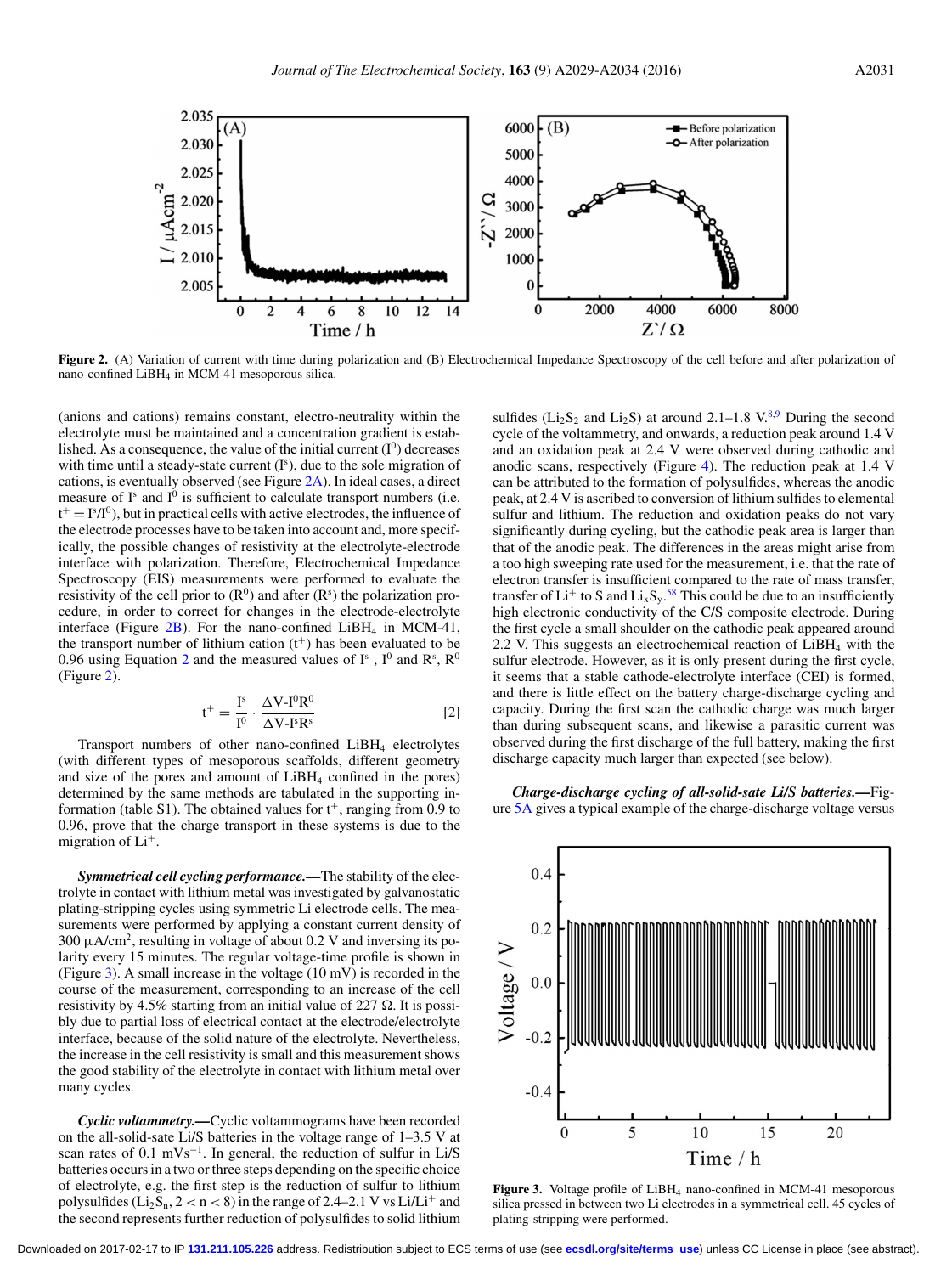<span id="page-3-0"></span>

**Figure 4.** Cyclic Voltammogram of an all-solid-state Li/S battery at a scan rate of 0.1 mV/s and temperature of 55◦C.

capacity curves measured during the cycling of an all-solid-state Li/S battery at 55◦C. Cycling was performed at current density of 6.2 μA/cm2, corresponding to C-rates of 0.03 C, and with cutoff voltages of 1 and 3.5 V. The high coulombic efficiencies of 99.6  $\pm$  0.2% from cycle three onwards, shown in Figure [5B](#page-3-1) demonstrates the good cycling stability of the battery. During the second discharge, we recorded a capacity of around 1570 mAhg−<sup>1</sup> of sulfur, which corresponds to 94% of the theoretical discharge capacity (1675 mAhg<sup>-1</sup>). The capacity gradually decreases to 78% of this value for cycle 40. The increase of the overall resistivity of the cell during cycling could be the reason for the apparent loss of the capacity (see the impedance spectra in Figure S4). The increase in the resistivity might arise from the formation of an insulating interface between the SE and the electrodes or a loss of contact between the two. During discharge, the lithium stripping and formation of lithium polysulfides does not seem to provoke any dramatic increase of the interfacial resistivity as the discharge curves show a reasonably flat and stable plateau around 2 V.

During the first discharge, the cell exhibits a much larger capacity than the theoretical capacity calculated form the expected electrochemical reaction depicted in Eq. [1.](#page-0-1) The discharge curve shows the presence of two distinct plateaus (Figure S5): one at high voltage, around 2.4 V and one at lower voltage, 2 V. While the second one can be attributed to the reduction of S to  $Li<sub>2</sub>S$  (Eq. [1\)](#page-0-1), the first one seems to be due to parasitic processes as also observed during the cyclic voltammetry (Figure [4\)](#page-3-0) and most likely due to electrochemical reaction of  $LiBH<sub>4</sub>$  with the positive electrode material forming a

<span id="page-3-2"></span>

Figure 6. Rate capability of all-solid-state Li/S battery at different C-rates.

cathode-electrolyte interface (CEI). This unexpected high capacity has already been observed for other type of all-solid-state batteries based on lithium borohydride solid-electrolytes,<sup>3,[45](#page-5-32)[,59](#page-5-44)</sup> and was attributed to possible reaction of lithium with the carbon matrix.<sup>59</sup> The product(s) of this parasitic reaction(s) seems to be partially reversibly cycled. Indeed, the first charge curve shows a second plateau above 3 V (Figure S5), suggesting the existence of at least two different electrochemical reactions. However, full oxidation of the product(s) form during the parasitic reaction(s) is not achieved before the cutoff voltage is reached and the plateau fades in the following cycles. The exact nature of this parasitic reaction is a topic of ongoing research.

The full cell resistivity increases from an initial 1.2 k $\Omega$  to 1.8 k $\Omega$ after the first cycle and about 5 k $\Omega$  after the 40<sup>th</sup> cycle. Clearly, the increase of resistivity is larger during the first discharge cycle (∼50% increase) than during the following cycles (∼2.5%). Further experiments are required to provide a detailed understanding of the origin of the additional capacity during the first battery discharge, but the CEI formation, during the first discharge, does not seems to be detrimental for the further cycling of the battery.

The rate capability of a full Li/S cell was investigated by cycling at charge-discharge rates varying from 0.03 C to 0.12 C with cutoff voltages of 1 and 3.5 V. The discharge capacities obtained at different rates are presented in Figure [6.](#page-3-2) Although the capacities are lower at higher C-rates, full capacity is regained when lowering the rates again and for example during the  $34<sup>th</sup>$  cycle, the measured capacity is similar to the one obtained during the cycling of the battery presented in Figure [5.](#page-3-1) However these results stress that the sulfur electrode

<span id="page-3-1"></span>

**Figure 5.** (A) Cycling performance, (B) Discharge/Charge capacity and Coulombic efficiency of a solid state Li/S batteries at a rate of 0.03C and at 55<sup>°</sup>C.

Downloaded on 2017-02-17 to IP **131.211.105.226** address. Redistribution subject to ECS terms of use (see **[ecsdl.org/site/terms\\_use](http://ecsdl.org/site/terms_use)**) unless CC License in place (see abstract).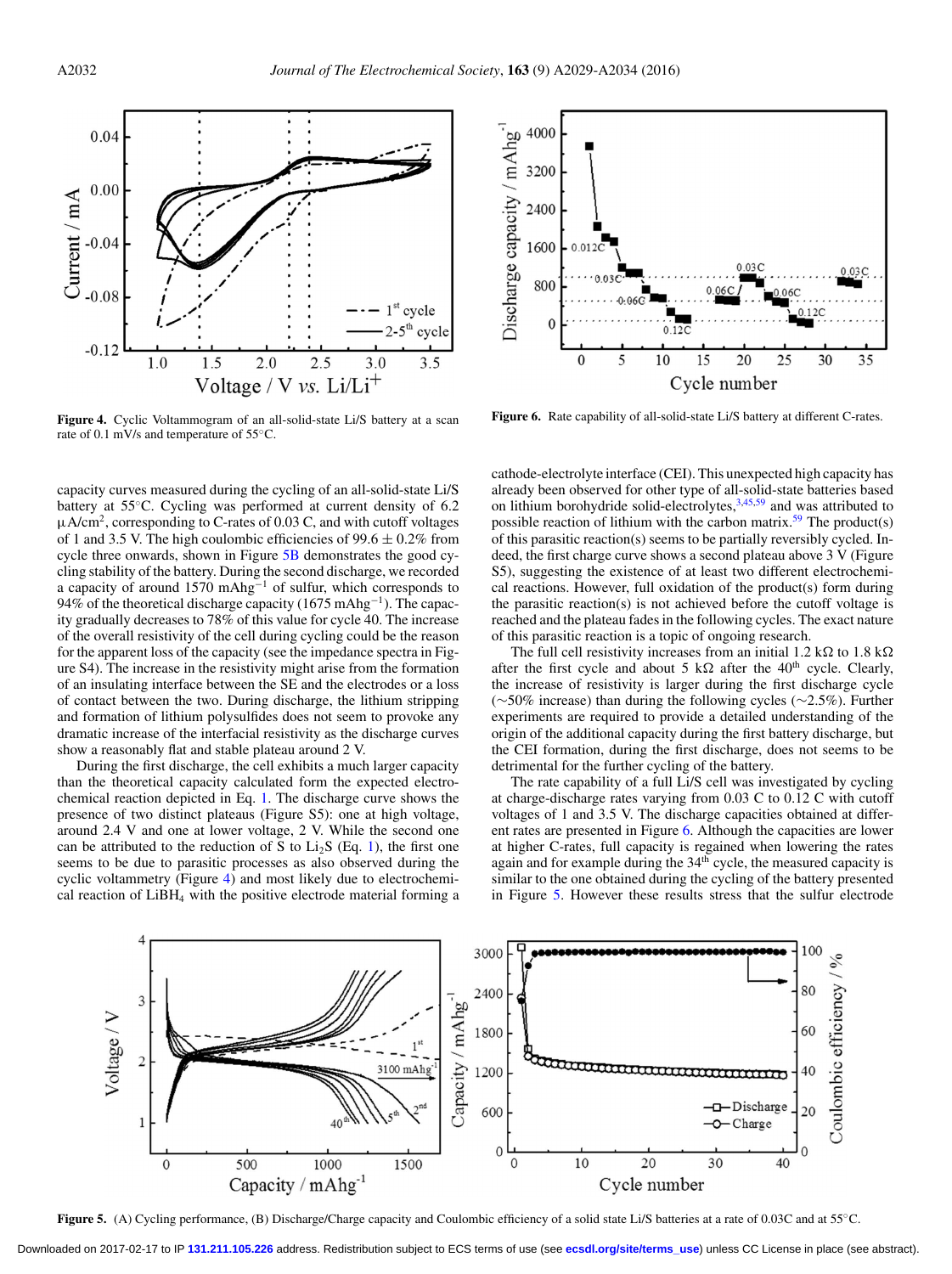<span id="page-4-0"></span>

**Figure 7.** XRD patterns of composite cathode after 1<sup>st</sup> discharge (red) and charge (orange). For comparison, the patterns for nano-confined LiBH4 (green) and sulfur (red) are also shown. The red ticks show the position of  $Li<sub>2</sub>S$  Bragg peaks and the green of LiBH4. The graph on the right is a magnification of the two rectangular zones of the left graph. The diffraction patterns have been shifted vertically for easier comparison. It shows the evidence of  $Li<sub>2</sub>S$ reflections after discharge. The large variation in the background, around 20– 25 degrees are due to the MCM-41 and/or the Ketjen Black and activated Maxsorb carbon.

polarization is an important issue to address. At high C-rate the potential drop in the C/S electrode is large and impedes full sulfur utilization. The recovering of the full capacity after lowering the discharge rate highlights the good stability of the all-solid-state Li/S battery using a nano-confined LiBH<sub>4</sub> electrolyte.

Figure [7](#page-4-0) shows X-ray diffraction patterns of the positive electrode materials collected from disassembled cells, one after the first discharge and one after the first charge. Because the cells are made of a powdered SE pressed against the casted composite S/C electrode it is difficult to fully separate the two components afterwards and for that reason, the LiBH4 reflections are also found in the diffraction patterns and it is impossible to observe the CEI product(s). For the discharged cathode, we identify peaks from  $Li<sub>2</sub>S$  (Figure [7](#page-4-0) right), whereas no traces of polysulfides or crystalline S were observed. In the case of the C/S material, extracted from the recharged battery, sulfur reflections are clearly visible. This is in agreement with the appearance of features with typical size of few hundreds of nanometers as observed in the SEM (Figure S3).

The diffraction patterns clearly confirm that during the chargedischarge cycling, the reduction of S to  $Li<sub>2</sub>S$ , according to Eq. [1,](#page-0-1) is the electrochemical reaction. From the discharge plateau (Figure [5\)](#page-3-1), and at least from cycle 10 and onwards, it seems that only one reaction occurs. However, it is reasonable to state that polysulfides are formed as intermediate products.

Table [I](#page-4-1) compares our present results to published results on allsolid-state lithium/sulfur batteries. Only few of the tested cells retained capacities above 1000 mAh.g<sup>-1</sup>. The best results reported in literature were obtained at lower rates and/or fewer cycles and at low temperature (25◦C). A high capacity (1200 mAh.g−<sup>1</sup> S after 10 cycles) was obtained at 0.2C by Nagata et al.<sup>60</sup> and Zhang et al.<sup>[61](#page-5-46)</sup> reported a capacity of 634 mAh.g−<sup>1</sup> S after 100 cycles at 0.1C. We achieved with the nano-confined LiBH<sub>4</sub> based Li/S batteries high capacities for a consequent numbers of cycles, albeit at intermediate C-rates and temperatures, thin electrodes and low sulfur loadings.

Nano-confined LiBH4 exhibits better properties than the solidelectrolytes used in sulfur batteries reported so far. It has a wider electrochemical stability window, 6 V versus 5 V reported for thio-LISICON (e.g.  $Li_{3,25}Ge_{0,25}P_{0,75}S_4$ ).<sup>62</sup> It is stable against Li metal, while Li-In or Li-Al negative electrodes have to be used with thio- $LISTCON<sup>62</sup>$  $LISTCON<sup>62</sup>$  $LISTCON<sup>62</sup>$  thus reducing the gravimetric energy densities of the cells by introducing extra weight. Gravimetric energy densities of 100 Wh.kg−<sup>1</sup> have been obtained for the cells tested in our present study (the calculation takes into account the full battery weight and measured capacities after at least 10 cycles). To increase this value, several optimizations can be considered. Firstly, an evident step is to use thicker positive electrodes to increase the amount of sulfur with the possibility to incorporate a fraction of solid-electrolyte as performed in most of the studies (see refs. in Table [I\)](#page-4-1). Secondly, optimization of the electronic transport and sulfur distribution in the C/S composite has not been performed yet. It has been proved to be of great influence.[59](#page-5-44) Finally, reducing the thickness of the solid-electrolyte layer will decrease the volume and mass of the battery.

## **Conclusions**

We have demonstrated that nano-confined  $LiBH<sub>4</sub>$  in mesoporous silica (MCM-41) scaffolds has excellent properties for a solidelectrolyte. It exhibits a high  $Li^+$  conductivity of 0.2 mScm<sup>-1</sup> and 0.1 mScm−<sup>1</sup> at 55◦C and room temperature, respectively. Its cationic  $(t_{+})$  and electronic  $(t_{e})$  transport numbers, of values close to 1 and 0 respectively, are ideal for a solid electrolyte. It has an electrochemical stability window of at least 6 V. The electrolyte is stable in contact with lithium metal, there is no need to use lithium alloys instead and batteries of high gravimetric energy densities can be assembled.

The all-solid-state Li/S batteries using this nanoconfined LiBH<sub>4</sub> show high efficiencies in the utilization of the sulfur with good stability of the voltage during the discharge. 10% decreases of the voltage, on average from 2.1 to 1.9 V, are observed. This is a significant advantage when compared to Li/S batteries based on liquid electrolyte for which multiple voltage plateaus are present during the discharge because of the formation of the different polysulfides.

Our all-solid-state Li/S batteries deliver capacities, as high as 1220 mAh.g<sup>-1</sup> S retained over at least 40 cycles at 55°C. This is, to date, the first report of Li/S batteries based on LiBH4, achieving such high capacities at moderate temperature.

#### **Acknowledgments**

The authors acknowledge support from the Danish Agency for Science, Technology and Innovation (DASTI) through the project

<span id="page-4-1"></span>

| Table I. Latest published data for all-solid-state Li/S batteries. |                                  |                          |                          |                      |         |      |
|--------------------------------------------------------------------|----------------------------------|--------------------------|--------------------------|----------------------|---------|------|
| <b>SE</b>                                                          | Capacity (mAh.g <sup>-1</sup> S) | S loading $(mg.cm^{-2})$ | Temp. $(^{\circ}C)$      | Discharge rate $(C)$ | Cyles # | Ref. |
| MCM-41 $LiBH4$                                                     | 1220                             | 0.12                     | 55                       | 0.03                 | 40      |      |
| $Li2S-P2S5$                                                        | 400                              | 0.88                     | 80                       | 0.05                 | 17      | 63   |
| $LiBH4-LiCl$                                                       | 600                              | 1.33                     | 100                      | 0.03                 |         | 44   |
| PEO-nanoclay-LiTFSI                                                | 634                              | 1.2                      | 60                       | 0.1                  | 100     | 61   |
| LiBH <sub>4</sub>                                                  | 700                              |                          | 120                      | 0.05                 | 45      | 64   |
| $Li_{10}GeP_2S_{12}$                                               | 800                              | 4.80                     | 25                       | 0.03                 | 10      | 65   |
|                                                                    | 600                              |                          | 25                       | 0.075                | 10      |      |
| $Li2S-P2S5$                                                        | 860                              | 2.22                     | 25                       | 0.03                 | 20      | 66   |
| Li <sub>6</sub> Ps <sub>5</sub> Br                                 | 1080                             | 2.26                     | $\overline{\phantom{a}}$ | 0.1                  | 50      | 67   |
| $a-Li_3PS_4$                                                       | 1200                             | 4.3                      | 25                       | 0.014                | 50      | 68   |
| $Li_{10}GeP_2S_{12}$                                               | 1200                             | 4.8                      | 25                       | 0.2                  | 10      | 60   |
| $Li_{3.25}Ge_{0.25}P_{0.75}S_4$                                    | 1300                             |                          | 25                       | 0.06                 | 20      | 59   |